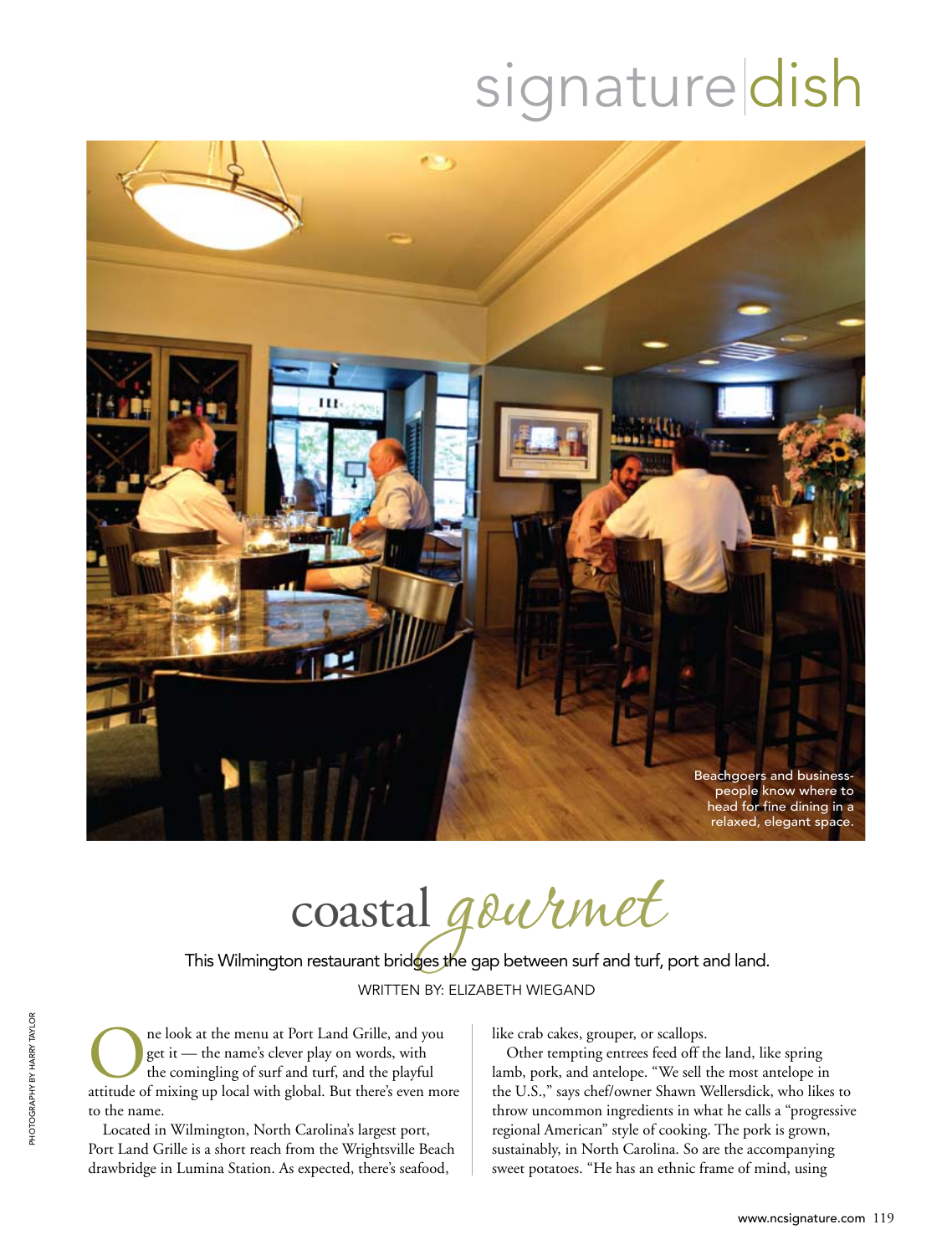# signaturedish



what's local," says his business partner and wife, Anne Steketee, who manages the front of the house and the wine list.

#### Same sweet potato, different presentation

Like many of today's conscientious chefs, Wellersdick plays up the farm-to-table connection and identifies the source of the main ingredients. Local foods play a starring role on his menu, as do local, seasonal specialties like soft-shell crabs. Wellersdick is friends with the farmers who supply him with produce and only chooses meats raised naturally, humanely, and sustainably. He sniffs and tastes each box of food brought to his kitchen, and if it's not the quality he expects, out it goes.

The result is a diverse, yet thoughtful, menu that truly delights. Hawaiian yellowfin tuna partners with Johnson County sweet potatoes — not mashed in a typical Southern style but blended into a sauce that also contains coconut, peanut, and green curry paste. For Mongolian-style pork chops, sweet potatoes are hashed and served with a chutney made from local Lewis Farm blueberries and a sweet and tangy, balsamic plum barbecue jus. Pork cheeks are paired with wild mushrooms and fresh ramps, while a rabbit tarte is served warm with smoky blue cheese and cipollini onions.

# "He sniffs and tastes each box of food brought to his kitchen, and if it's not the quality he expects, out it goes."



#### In-flight insight

The inspiration for this style of cooking comes from Wellersdick's training and the restaurants he and Steketee enjoyed while on a West Coast expedition, fishing for a new place to call home. Wellersdick studied culinary arts at Johnson & Wales University in Providence, Rhode Island, and trained in New York City before working his way to executive chef at Noble's in Greensboro. Steketee worked her way through Guilford College into managing Southern Lights Bistro and Bar. From there they were lured to a new restaurant in downtown Wilmington, Under Currant. But that partnership failed. So they regrouped and thought Portland, Oregon, might be a fun place to try their own restaurant. Folks in the business out there talked them out of it.

Back to Wilmington they went, still determined to open a restaurant. On the way home, Wellersdick sketched out the concept for a new place on an airplane barf bag. No gas grill, only wood and charcoal. Local ingredients, of course, but also quality products from across the country. Seasonal, with a menu that changes a couple of times a week. A creative edge to the food, with excellent presentation. And wine-friendly, Steketee added, along with comfortable and casual.

BY LAND OR BY SEA: Husband-and-wife team Sean Wellersdick and Anne Steketee (top left) opened Port Land Grille (bottom left) in 2000, surprising customers with dishes ranging from antelope to local soft-shell crab.